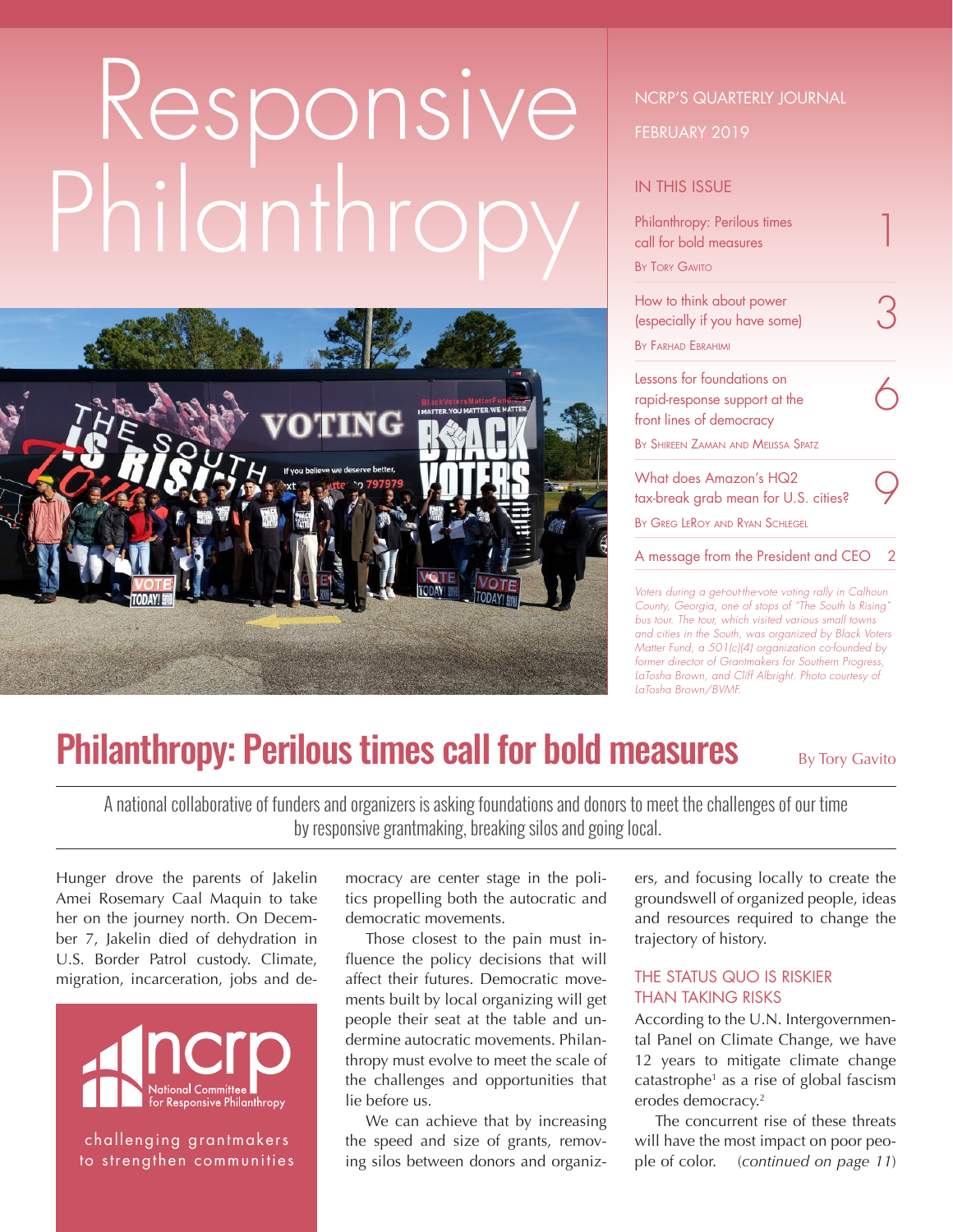### Philanthropy: Perilous times call for bold measures *(continued from page 1)*

We see that impact now. In Central America, where 1/3 of employment is based on agriculture, the region is experiencing a multi-year drought.<sup>3</sup>

We have to ask: Is philanthropy up to the task?

Currently, philanthropy has adopted neoliberal4 models of assigning risk to grantmaking, particularly for grants to communities most affected by systemic inequality.5

But, given the perils we face as a nation and as global citizens, the risk of maintaining the status quo outweighs the risk of experimentation in funding new leadership and ideas.

Way to Win, a coalition of funders and organizers, was co-founded by Leah Hunt-Hendrix, Jenifer Fernandez Ancona and myself in 2017 in response to this moment.

Our mission is to work in partnership with those most affected by injustice to improve lives and to achieve a representative democracy that works for all.

The 2016 election cycle was a wakeup call. In postelection debriefs, Way to Win heard 2 recurrent themes:

- 1. There is a broken feedback loop between organizers educating unlikely voters and donors who believe in expanding the electorate.<sup>6</sup>
- 2. There is little funding that connects civic engagement during election season with community organizing every other day of the year.

As members of Women Donors Network (WDN) and Solidaire, we started Way to Win based on lessons from

state-based donor networks that craved partnership with community organizers building democracy from the ground up, year-round.

#### 3 STEPS TOWARD TRANSFORMATION

For us, "organizing" entails "[d]evelop[ing] the agency of individuals and communities … to act purposefully on the issues they care about … enabl[ing] them to become leaders with the motivation, skills and capacities needed to make the changes they want."<sup>7</sup>

 Organizing fueled Florida's successful 2018 Amendment 4 campaign, a statewide constitutional amendment restoring voting rights to more than 1.4 million formerly incarcerated citizens, undoing a vestige of slavery that disenfranchised about 1 in 4 Black Floridians.

Organizers built the leadership of formerly incarcerated people, giving them the skills they needed to frame the debate through sharing their stories in the media and at the doors.<sup>8</sup>

These leaders had the motivation and skills to make the change they wanted. And sustained organizing, keeping a broad base of support for the amendment, will be the only way to hold the victory as the governor-elect subverts its implementation.<sup>9</sup>

Our charge as grantmakers is to scale, replicate and iterate organizing efforts by taking 3 steps:

#### **1. Increase the speed and size of grantmaking.**

Donors need to recognize that to make big change organizers need big investments.

In a recent example of how not to

proceed, a foundation required its grantees to participate in a months-long collaborative process to develop a joint proposal.

After the proposal was prepared, the organizations learned that the grant, after being split among grantees, was a small fraction of each organization's monthly operating budget. The process was a net drain on the capacity of these organizations.

 Two models stand out as examples of the right way to increase the speed and scale of dollars moving to the ground and increase the likelihood of achieving their desired outcomes:

#### **• Invest in and with donor collaboratives with strategies tied to specific policy shifts.**

Donor collaboratives are pooled funds that allow smaller funder dollars to be leveraged so that the ultimate grants are more sizable and thereby have more impact than if the funder acted alone.

One example is Four Freedoms Fund (FFF), whose mission is to shift immigration policy and to achieve full integration of immigrants in democracy.10 FFF staff and consultants work deeply and collaboratively in the states where they invest to advance their grantees' strategies. FFF also educates national and state funders to mobilize more resources for these local strategies.

By investing in trusted collaboratives like FFF, program officers bypass months of landscaping that they would otherwise conduct on their own.

The risk of maintaining the status quo outweighs the risk of experimentation in funding new leadership and ideas.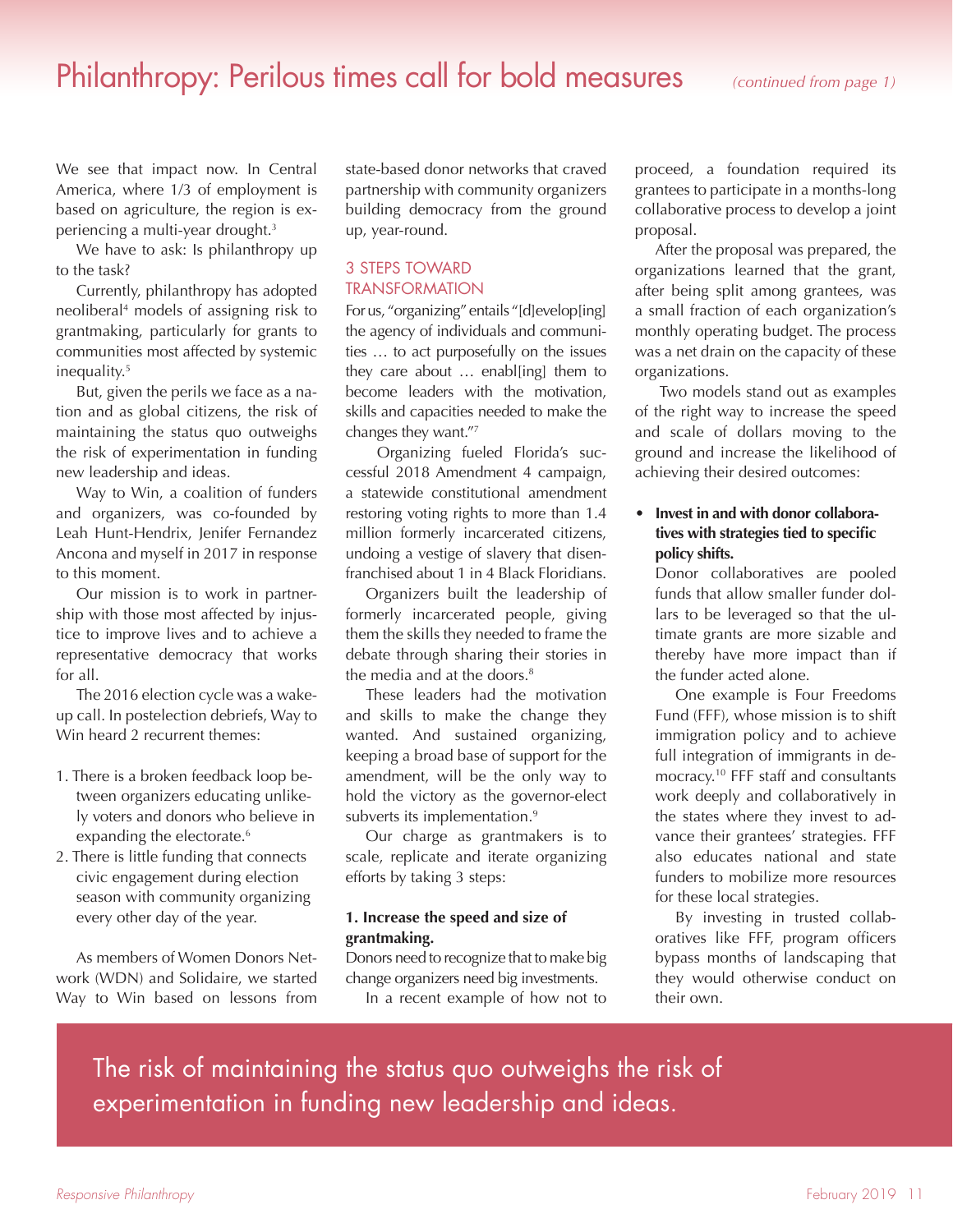#### New and Renewing Members

Alabama Coalition for Immigrant Justice Amalgamated Charitable Foundation American Jewish World Service Annenberg Foundation Blandin Foundation Brooklyn Community Foundation Bush Foundation Community Foundation of Tompkins County Community West Foundation Conant Family Foundation Consumer Health Foundation Field Foundation Foundation for Child Development Garment Workers Center General Service Foundation Hyams Foundation Incourage Community Foundation Libra Foundation Lumina Foundation Mendelsohn Family Fund Mentes Puertorriquenas en Accion, Inc. Metro IAF National Community Reinvestment **Coalition** National Guestworkers Alliance Ohio Voice Organize Florida Poik Bros. Founation Race Forward Racial Justice NOW! Robert Wood Johnson Foundation Rosenberg Foundation Sandler Foundation Silicon Valley Community Foundation Southwest Organizing Project Tarbell Family Foundation Tecovas Foundation Tennessee Justice Center The California Endowment The David Rockefeller Fund The Lawrence Foundation The Melville Charitable Trust The Whitman Institute Walton Family Foundation Weingart Foundation William Caspar Graustein Memorial Fund Z. Smith Reynolds Foundation

#### **• Invest in and with donor advising networks with strategies tied to building power for specific communities.**

Like Way to Win, WDN stands out as a donor-advising hub whose members move in concert with strategic urgency.

WDN's strategy includes advancing reflective democracy via data and grantmaking, and supporting women's leadership in the Black freedom movement.<sup>11</sup> Through other WDN projects, members fund voter justice in the South, fight for women in the workplace and elevate women in the climate movement.

Listening deeply to leaders and movements most affected by injustice, WDN holds a long-term vision while moving resources quickly and nimbly.

#### **2. Remove silos between donors and organizers.**

Grantmakers and grantees must overcome the walls that separate us. We need more communication and trust to take on innovative campaigns.

The walls only serve to confuse who has the power and expertise to accomplish a goal. The degree-holding expert in Manhattan, for example, does not have the power to rewrite right-to-work laws in the South, thereby raising economic conditions for the middle class across the country. But organized communities have the requisite influence and motivation to change policies that personally affect them.

By listening to organizers, Way to Win developed a new set of metrics to gauge power building beyond the outcomes of a single election cycle (check out our Signals of Success).

Bringing down the walls is also more efficient. Organizers shouldn't have to read tea leaves. A free exchange of information can more quickly move big resources and identify discreet needs that can be easily filled.

For example, Way to Win's leaders listened to and trusted local organizers like LaTosha Brown, co-founder of Black Voters Matter and former project director for Grantmakers for Southern Progress.

She had a big idea about renting a bus through the election cycle to recreate the energy of the Freedom Rides. Way to Win co-founder Jenifer Fernandez Ancona and Brown knew that for news about the bus to reach more than just those at community bus stops, the organizers needed professional media content to distribute digitally.

Way to Win and others funded the bus and a trusted documentarian to follow the bus through the Southern Black Belt.

The images and stories they gathered became one of the key progressive narratives that broke through the national news cycle during the election.

Moreover, Brown became a national spokesperson on voter suppression in Georgia. Because the media drew attention to Georgia, more Georgians knew how to contact organizers and lawyers to seek redress if they had trouble casting a ballot, and we now have the national imperative to reform voting rights.

#### **3. Decentralize philanthropy.**

The change we seek will arise when more communities are organized to demand change. Because most foundation program officers are removed from local efforts, they often trust national brands over local entities for their grantmaking.

When the Supreme Court gutted the Voting Rights Act in *Shelby County v. Holder*, 12 foundations increased gifts to national groups like the Brennan Center for Justice and the American Civil Liberties Union, both incredibly worthy endeavors.